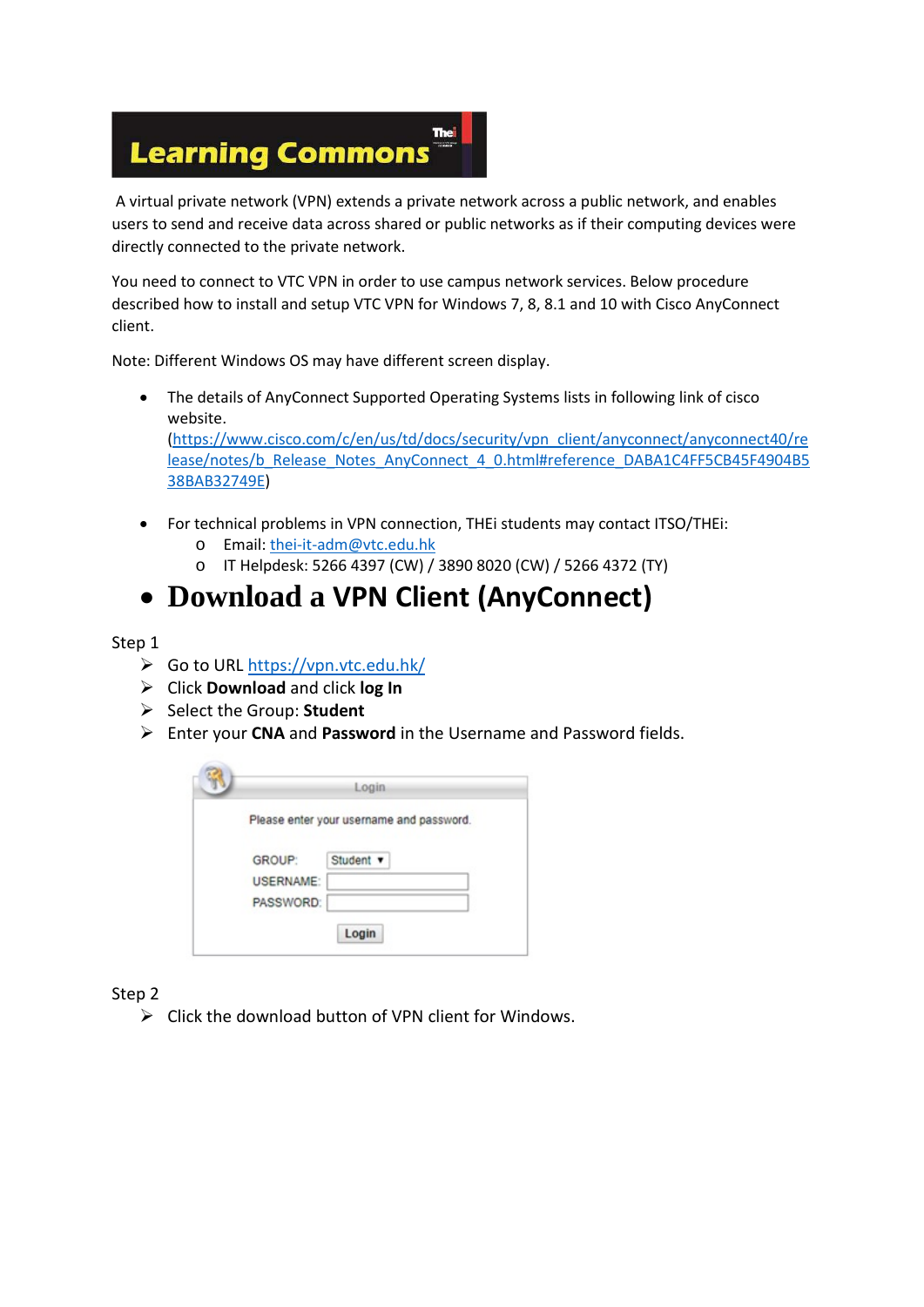| Download & Install                                                                                        |                   |
|-----------------------------------------------------------------------------------------------------------|-------------------|
| Download Cisco AnyConnect Secure Mobility Client and install it on your computer.<br>Download for Windows |                   |
|                                                                                                           | ۰<br>Instructions |

# • **Installation**

Step 1

 $\triangleright$  Double click and run the application.



Step 2

Click **Next**.



Step 3

Select **I accept the terms in the License Agreement** and click **Next**.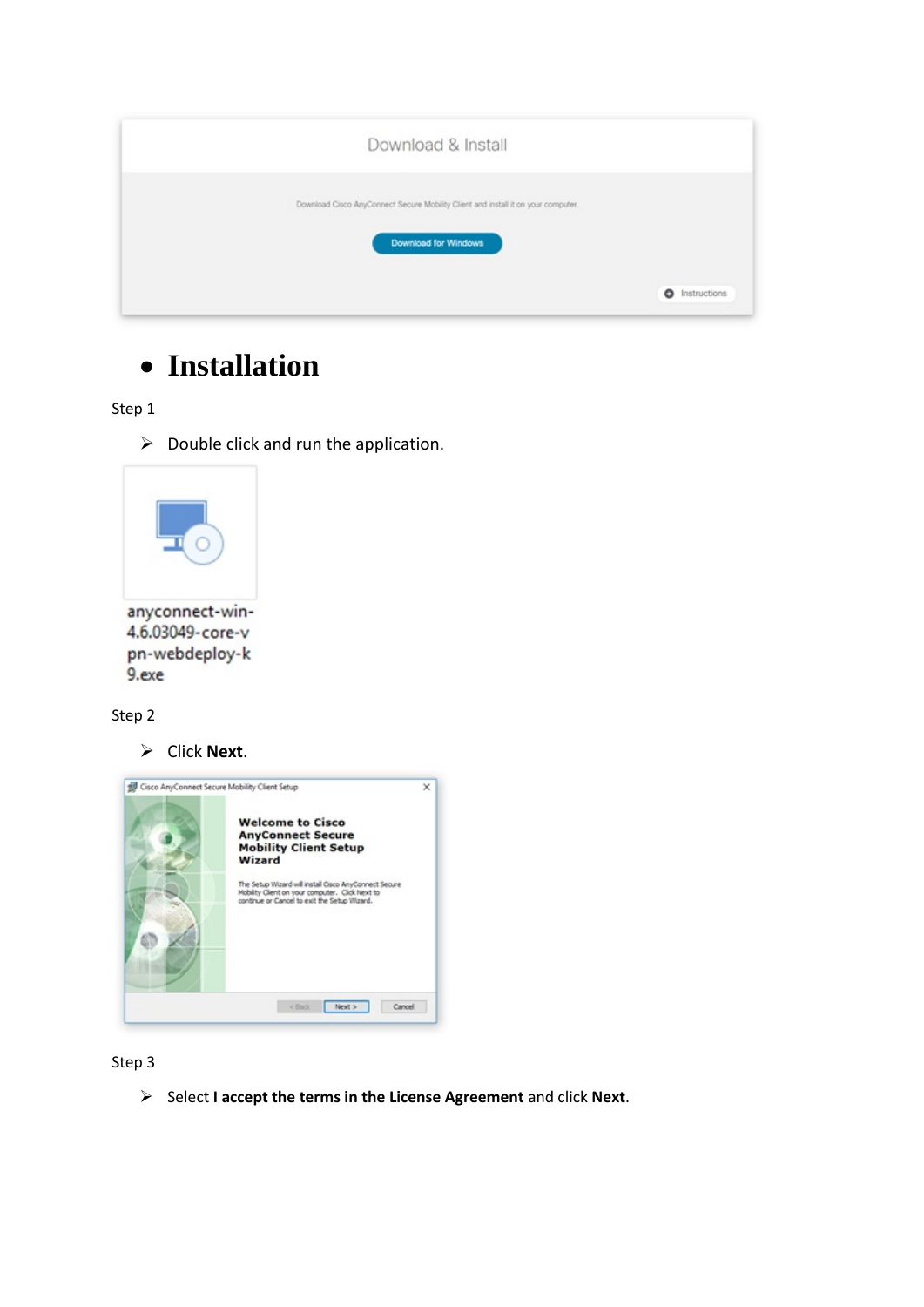

Step 4

- Click **Install**
- In **User Account Control** window, click **Yes** to allow the installation of VPN client.



Step 5

Click **Finish** to complete the setup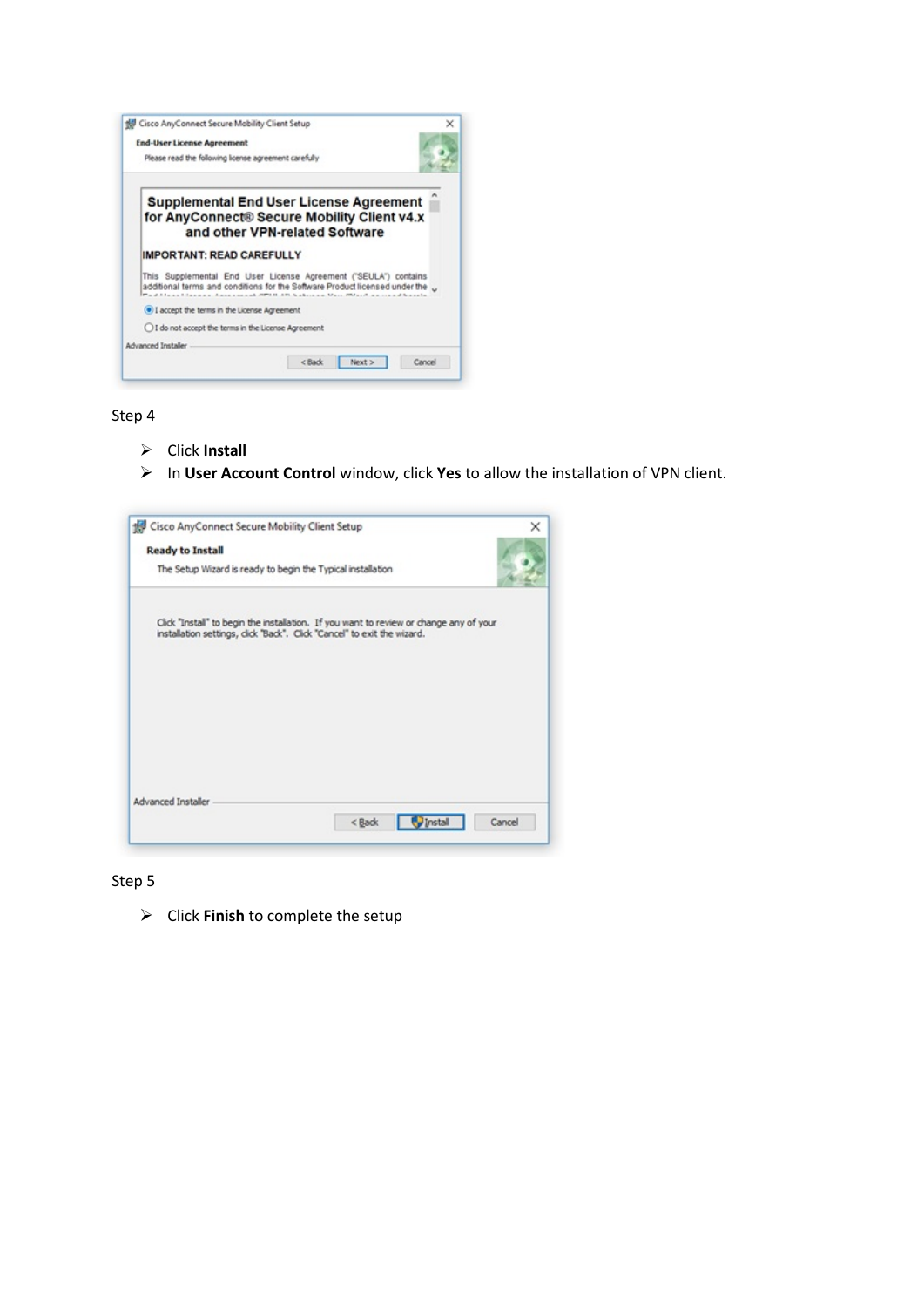

## • **Connect to VTC VPN**

Step 1

Locate **the Cisco AnyConnect Secure Mobility Client** program from your Start Menu. You



Step 2

Enter "**vpn.vtc.edu.hk/student**" in **VPN** box and click **Connect** button.

| ш | <b>VPN:</b>            |              |         |  |
|---|------------------------|--------------|---------|--|
|   | Ready to connect.      |              |         |  |
|   | vpn.vtc.edu.hk/student | $\checkmark$ | Connect |  |
|   |                        |              |         |  |

Step 3

 Enter your **CNA** and **Password** in the Username and Password fields respectively and click **OK** button.